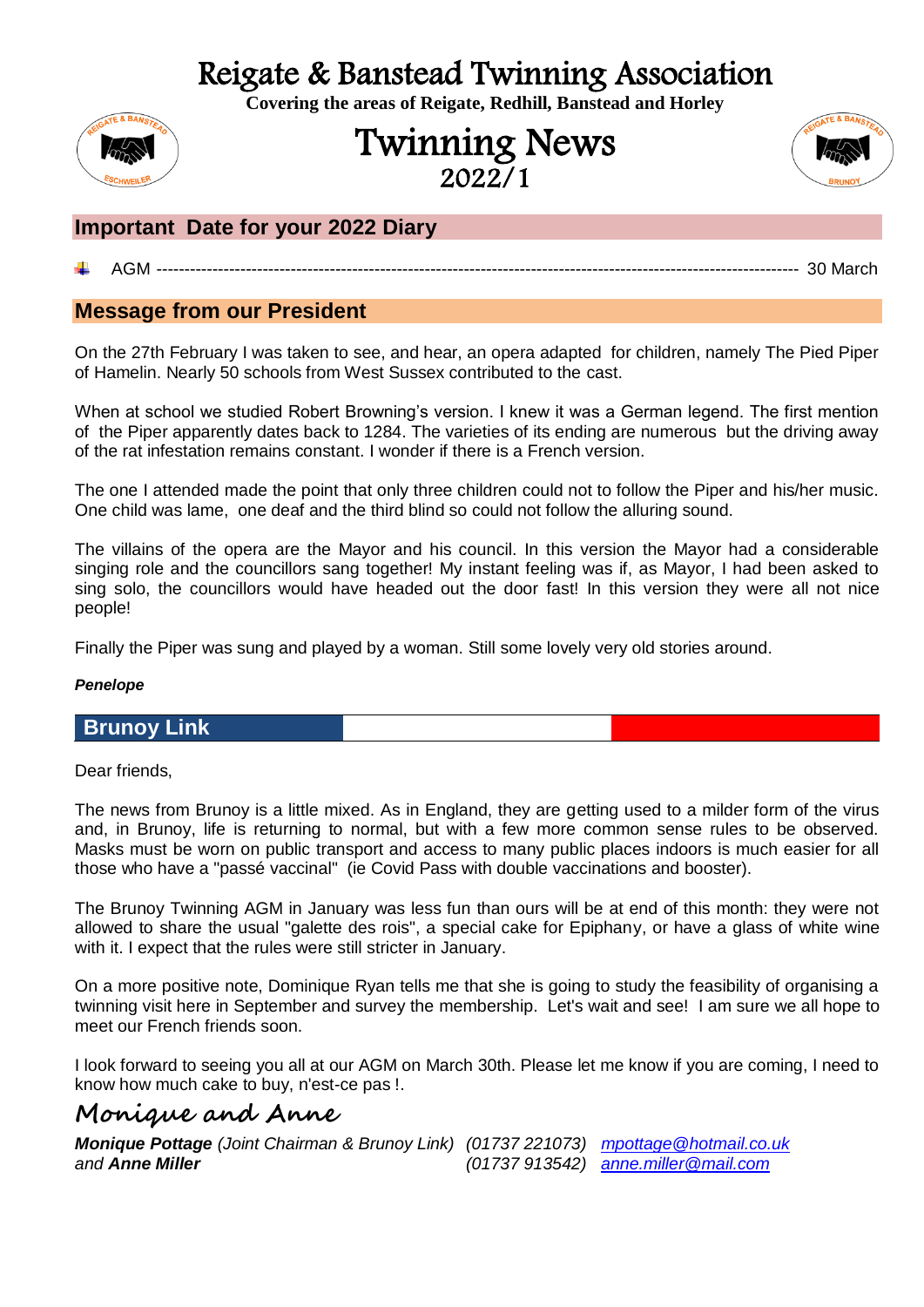# **Eschweiler Link**

#### Dear Twinners

I hope you are all well and managing life through all the difficulties the viruses have thrown at us. Hopefully now the Spring will bring better weather and at least some kind of respite. Now that "official" restrictions have been lifted we are able to cautiously resume meeting and it will be lovely to see you again at the forthcoming AGM for a chat over tea and cake.

Of course we remain in regular contact with our friends in Eschweiler for updates on the situation there. There are still many problems following on from the catastrophic flooding last summer with much of the centre remaining closed while the lengthy drying out process and restoration continue. Progress of Omicron is around 4/6 weeks behind us here, so there are still restrictions on public gatherings. Normally this would have been the time to celebrate Karneval , but this year it had already been reluctantly decided to cancel the parade. Some groups did have small outdoor events, mainly for the children. Instead of the usual Karneval procession, Cologne held a huge Freedom for Ukraine rally. As with the rest of Europe, there have been massive support efforts to help people there.

As a result of all this uncertainty, I shall not be able to organise a group visit to Eschweiler this year, although we may be able to go individually. However I know that our friends there send you all their good wishes and hope that we shall be able to meet again before too long.

#### *Janet Powell*

*Joint Chairman & Eschweiler Link 01737 761903* [janetelizabeth.powell@btinternet.com](mailto:janetelizabeth.powell@btinternet.com)

# **Recent Events:**

### **Annual Twinning Dinner**

One rather wet Friday evening in January about 26 members met at the Black Horse pub in Reigate for an evening meal. Most were on a couple of long tables but David and I were on a circular one tucked in the corner with another couple. We all had a very nice meal, very efficiently Janet had asked us to preorder to enable a swift service, this worked very well. Thank you Janet. It was so good seeing our friends again but it wasn't possible to circulate to catch up so we look forward to meeting up again!

*Sue and David Wylie*

### **Forthcoming Events**

### **AGM 30 March**

The Annual General Meeting of Reigate and Banstead Twinning Association will be held at the Colman Centre, Croydon Road on Wednesday 30 March, from 2.30 - 4.00 pm.

It has been impossible to hold an AGM for the last two years because of Covid restrictions on meetings so we invite you to join us for tea and cakes to discuss future plans.

I'm delighted to announce that our Mayor, Jill Bray, has agreed to join us for our meeting. Please fill in the attached form by 27 March, so that Monique can ensure that we have enough cakes!

*Sally Baker Secretary*